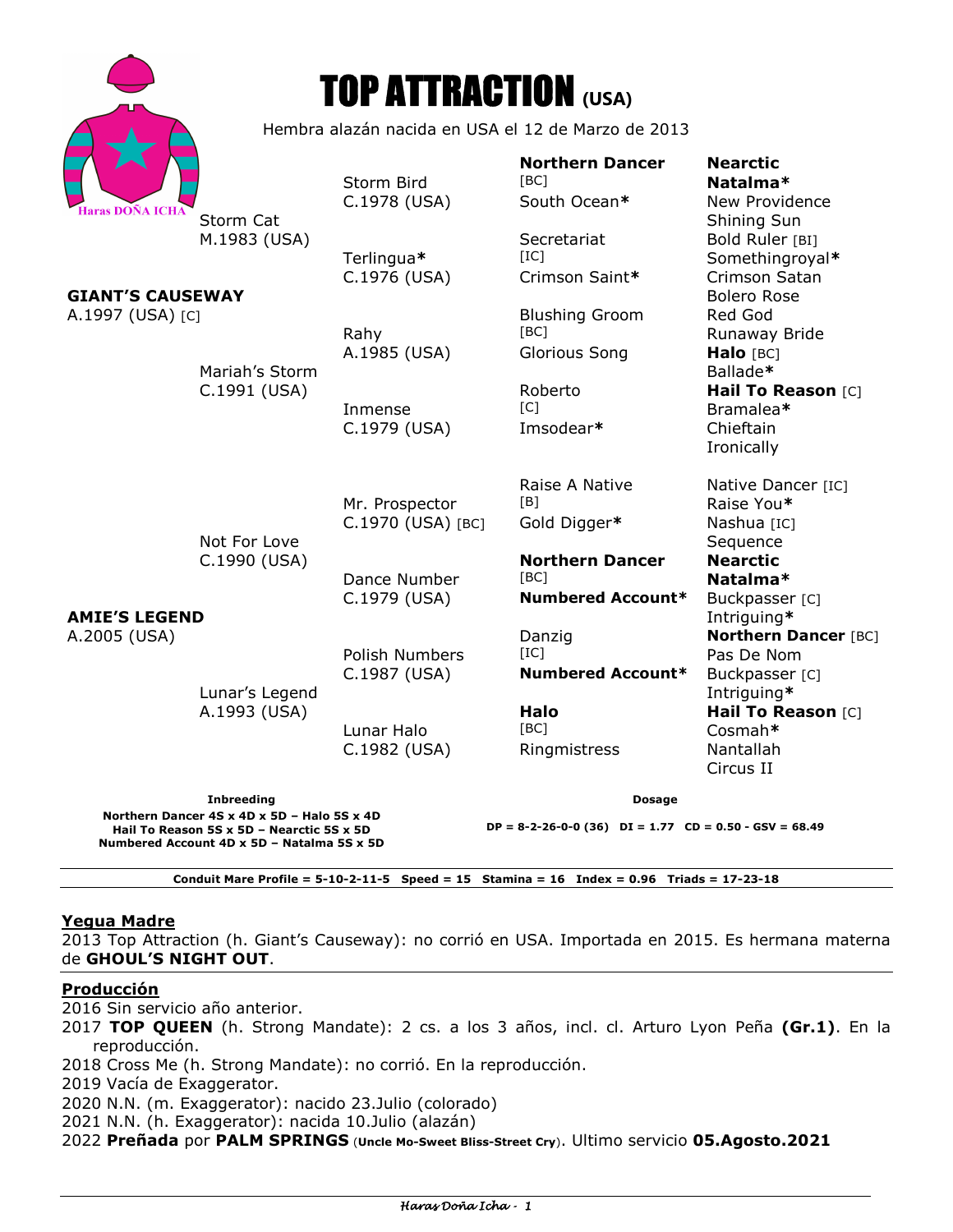# **LINEA PATERNA**

**GIANT'S CAUSEWAY** (**1997**). *Caballo del Año en Europa, 2000*. Ganador de 4 cs. en Irlanda, incl. Esat Digifone Irish Champion S **(Gr.1)**, King of Kings E.B.F. Futurity S **(Gr.3)**, Castlemartin and La Louviere Studs Gladness S **(Gr.3)**, etc.; En Francia Prix de La Salamandre **(Gr.1)**; y 4 cs. en Inglaterra, incl. Juddmonte International S **(Gr.1)**, Coral Eclipse S **(Gr.1)**, Champagne Lanson Sussex S **(Gr.1)**, St. James's Palace S **(Gr.1)**, etc. 2º Breeders' Cup Classic **(Gr.1)** única actuación en USA. US\$ 3.077.950.

Es padre de **SHAMARDAL** (*Campeón 2 y 3 Años en Inglaterra. Campeón 2 Años en Europa*. Dewhurst S**-Gr.1**, Poule D'Essai Des Poulains**-Gr.1**, etc. US\$ 1,931,770. **Padrillo**), **ARAGORN** (Eddie Read H**-Gr.1**, etc. US\$ 1,529,325. **Padrillo**), **FOOTSTEPSINTHESAND** (Ultimatepoker.com 2000 Guineas**-Gr.1**, etc. **Padrillo**), **HEATSEEKER** (Santa Anita H**-Gr.1**, etc. **Padrillo**), **RED GIANT** (Clement L. Hirsch Memorial Turf Championship S**-Gr.1**, etc. **Padrillo**), **FIRST SAMURAI** (Champagne S**-Gr.1**, Hopeful S**-Gr.1**, etc. **Padrillo**), **ESKENDEREYA** (Wood Memorial S**-Gr.1**, etc. US\$ 622.200. **Padrillo**), **INTENSE FOCUS** (Darley Dewhurst S**-Gr.1**, etc. **Padrillo**), **OUR GIANT** (H. F. Oppenheimer Horse Chestnut S**-Gr.1**, etc. Sudáfrica. **Padrillo**), **GIANT OAK** (Clark H**-Gr.1**, etc. **Padrillo**), **GHANAATI** (1000 Guineas**-Gr.1**, Coronation S-**Gr.1**), **JUSTE MOMENTE (Gr.1)**, **INTERNALLYFLAWLESS (Gr.1)**, **CARRIAGE TRAIL (Gr.1)**, **MY TYPHOON (Gr.1)**, **MAIDSCAUSEWAY (Gr.1)**, **FROST GIANT** (**Gr.1**. **Padrillo**), **SWIFT TEMPER** (**Gr.1**), **INTERNALLYFLAWLESS (Gr.1)**, **JUSTE MOMENTE (Gr.1)**, **RITE OF PASSAGE (Gr.1), VISCOUNT NELSON** (**Padrillo** en Chile)**, PRIMARY** (**Padrillo**), etc...

*GIANT'S CAUSEWAY, ganó la Estadistica Mundial de Padrillos en 2009 y 2010 y en 2012.* 

# **LINEA MATERNA**

## **1ª madre**

2005 **AMIE'S LEGEND** (h. Not For Love): ganadora de 3 cs. a los 3 y 4 años en USA, incl. Shine Again Stakes; 3ª All Brandy Stakes. US\$ 104,370. Es hermana materna de **CELESTIAL LEGEND**, **Legendary Journey**. Madre de:

2011 Tower Ravens (h. Birdstone): ganadora a los 2 años en USA. US\$ 28,580.

2012 Super Cassie Girl (h. Afleet Alex): 5 cs. en USA. US\$ 62,549.

- 2013 Top Attraction (h. Giant's Causeway): **ver arriba**.
- 2014 **GHOUL'S NIGHT OUT** (h. Ghostzapper): 5 cs. en USA, incl. Jameela Stakes; 2ª All Brandy Stakes; 3ª Maryland Million Ladies Stakes. US\$ 270,606.
- 2015 Frechette (h. El Padrino): ganador en USA. US\$ 40,560.

2016 Una Buena Mamacita (h. El Padrino): ganadora en USA. US\$ 34,812.

# **2ª madre**

93 Lunar's Legend (h. Polish Numbers): ganadora de 4 cs. a los 3 y 4 años en USA. US\$ 44,007. Madre de:

- 99 Tamayaz's Legend (m. Tamayaz): 2 cs. a los 2 y 3 años en USA. US\$ 60,960.
- 00 Pam'ssummerwind (h. Rodeo): fig. en 4 actuaciones en USA. Madre de:
	- 06 **MISS CHARM CITY** (h. Bowman's Band): 4 cs. a los 2 y 4 años en 9 actuaciones en USA, incl. Maryland Million Lassie Stakes, Gin Talking Stakes; 3ª Conniver Stakes. US\$ 162,180.
	- 07 **JIM'S PROSPECT** (h. St Averil): 2 cs. a los 2 y 3 años en USA, incl. Wide Country Stakes; 2ª Marshua Stakes; 3ª Maryland Million Lassie Stakes. US\$ 94,560. Madre de ganadores.
- 01 **Legendary Journey** (h. Not For Love): 2 cs. a los 3 años en USA; 3ª Little Silver Stakes. US\$ 63,799. Madre de ganadores.
- 03 **CELESTIAL LEGEND** (h. City Zip): 6 cs. a los 2 y 3 años en 9 actuaciones en USA, incl. Marshua Stakes, Wide Country Stakes, Holly Stakes, Toddler Stakes; 2ª Cicada Stakes **(Gr.3)**. US\$ 213,730. Madre de:
	- 08 **Speed Demon** (cast. Bluegrass Cat): 4 cs. en USA; 2º Par Four Stakes; 3º Bashford Manor Stakes **(Gr.3)**, Prairie Gold Juvenile Stakes **(L)**. US\$ 85,136.
	- 09 Magnificent Image (h. Malibu Moon): 2 cs. en USA. US\$ 36,223. Exp. a Corea del Sur.
	- 16 **IT'S GONNA HURT** (m. Violence): 2 cs. a los 2 años en 3 actuaciones en USA, incl. Speakeasy Stakes. US\$ 81,945.
	- 17 **Silver Galaxy** (m. Flashnpoit): 3 cs. en USA; 3° Lousiana Champions Day Sprint Stakes. US\$ 84,730.
- 05 **AMIE'S LEGEND** (h. Not For Love): **ver arriba**.
- 06 Undisputed Legend (h, Domestc Dispute); ganadora en USA. US\$ 23,466. Madre de:
	- 15 **WHERESHETOLDMETOGO** (m. El Padrino): 7 cs. en USA, incl. First State Dash Stakes, American Fabius Stakes, Concern Stakes, Star De Naskra Stakes; 2° Gallant Bobo Stakes **(Gr.3)**, Smooth Air Stakes. US\$ 389,666.